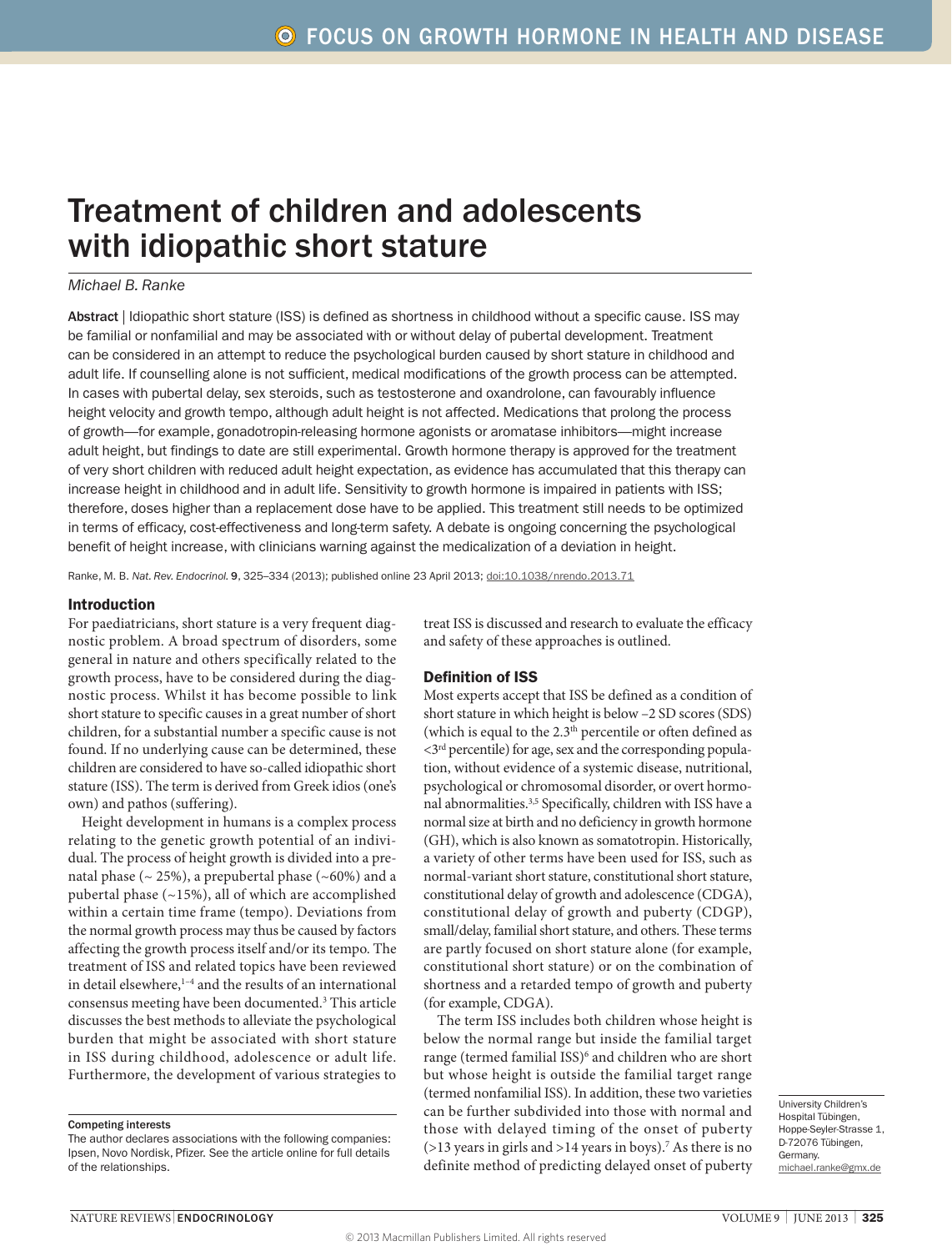#### Key points

- Idiopathic short stature is defined as a condition of short stature after exclusion of specific causes
- Children with idiopathic short stature often remain short in adult life
- Shortness might cause a psychological burden, particularly in childhood
- Children with shortness and/or developmental delay can be treated with sex steroids, medications that prolongate growth or growth factors
- Therapy with recombinant human growth hormone is approved (in the USA) because of its potential to increase adult height
- Although growth hormone therapy is safe in the short term (for example,
- <10 years), long-term safety needs to be explored further

in a child with short stature—including the determination of bone maturation—a delay of puberty can only be defined when pubertal age has been reached and not before. Thus, ISS is exclusively defined on statistical grounds, and a numerical basis needs to be established empirically in respective populations and after exclusion of specific causes of shortness. An estimated ~80% of children presenting to a specialist because of short stature qualify for the diagnosis ISS.<sup>1</sup>

To date, it is unclear whether individuals with ISS represent the extremes within the normal distribution of height and/or the tempo of development or whether their developmental pattern is a reflection of distinct inborn deviations. Height and its developmental tempo are an expression of the genetic and epigenetic make-up of an individual's 'height' genes and presumptive 'tempo' genes and the interaction of these genetic factors with metabolic and environmental factors. Genome-wide association studies in the past few years have identified genes that are predominantly associated with the achievement of adult height.<sup>8,9</sup> The discovered genes and their polymorphisms are of relevance for general cellular or metabolic mechanisms, relate to growth-regulating systems (such as the GH/insulin-like growth factor 1 [IGF-1, also known as IGF-I] axis) or are of importance for mechanisms at the growth plate.<sup>10</sup>

Height is a phenotype that results from a multitude of genes (a classic polygenetic trait), which is even true for most of the extremes of height.<sup>11</sup> Likewise, there is an increasing understanding of the genetic and pathophysiological mechanisms leading to an activation of the hypothalamic core ('gonadostat'), which initiates and maintains an orderly and timely progression of pubertal events.12–16 In addition, changes are occurring in anthropometric characteristics, such as height, weight and the timing of pubertal developments, in various populations worldwide. The 'secular' trend of an increase in height—foremost during childhood but also in adults—and the advancement of the timing of certain pubertal landmarks are assumed to be the consequence of dynamic socioeconomic and environmental influences.17–20 The parallel changes in growth and puberty that are occurring in various populations underline the interdependence of these phenomena to height.<sup>21</sup>

### Diagnostic evaluation

Only up-to-date reference data on the height and pubertal landmarks in the population that matches that of the individuals referred to physicians will enable an accurate definition of ISS into its various subgroups. If such references are not available, the WHO references for height are recommended as a compromise.<sup>22</sup> However, misleading conclusions based on comparison with such universal growth references must be avoided, particularly when children from other ethnic backgrounds than the indigenous population are concerned. As in any child with short stature, the diagnostic work-up for the definition of ISS is complex, as it requires the exclusion of a multitude of potential causes of shortness.23 One of the predominant diagnostic efforts relates to the GH/ IGF-1 axis, because idiopathic isolated GH deficiency (GHD) shares many of the clinical and anthropometrical characteristics of ISS. Similar to GHD, the basal levels of IGF-1 often tend to be subnormal in ISS.<sup>24</sup> Whether this subnormal level is the result of impaired GH secretion, impaired IGF production or other causes affecting the concentration of IGF-1 in blood is unclear.25

The endocrinological diagnosis of ISS is primarily made by excluding impaired GH secretion (Table 1). However, methodological problems and a diversity of assay types exist in the measurement of GH and GH secretion.<sup>26,27</sup> All of these methods of testing for GH secretion have a low level of reproducibility and, in addition, a lack of normative data exists in children and adolescents.27 The cut-off value to distinguish between GHD and ISS was traditionally considered a GH level of 10μg/l to standard stimulation tests, but when using modern international reference preparations for GH this figure corresponds to 6.7 μg/l. Whether the borders between the diagnoses ISS and GHD will be more strengthened or blurred if spontaneously secreted GH is evaluated requires further evidence.<sup>28</sup>

Rare disorders of the GH/IGF-1 axis that are not caused by impaired GH secretion but by primary IGF deficiency might also have to be considered as a possible cause of short stature. These rare disorders include those caused by defects in the GH receptor and its signalling cascade which result in impaired IGF-1 generation, IGF-1 receptor defects or an impairment of the IGFbinding protein complex acid labile subunit (ALS).<sup>29,30</sup> The discovery of a genetic defect in suspected cases *a priori* excludes the diagnosis of ISS. However, clinical symptoms that suggest genetic abnormalities may be absent or very subtle, such as in patients with SHOX deficiency,31,32 and in individuals with mutations in the ghrelin receptor,  $33,34$  or in the natriuretic peptide or its receptor.35,36 Thus an additional genetic work-up might need to be considered in these individuals.

#### Spontaneous height achievement in ISS

A number of investigations have been conducted about the spontaneous adult height achievement in children with ISS.<sup>37</sup> In two of these studies, the children have been classified into those with familial and nonfamilial ISS.38,39 Growth charts for children with ISS have also been devised.39 All together, about half of all individuals with ISS remain short in adult life.<sup>38,39</sup> Children with familial ISS tend to reach their adult height target,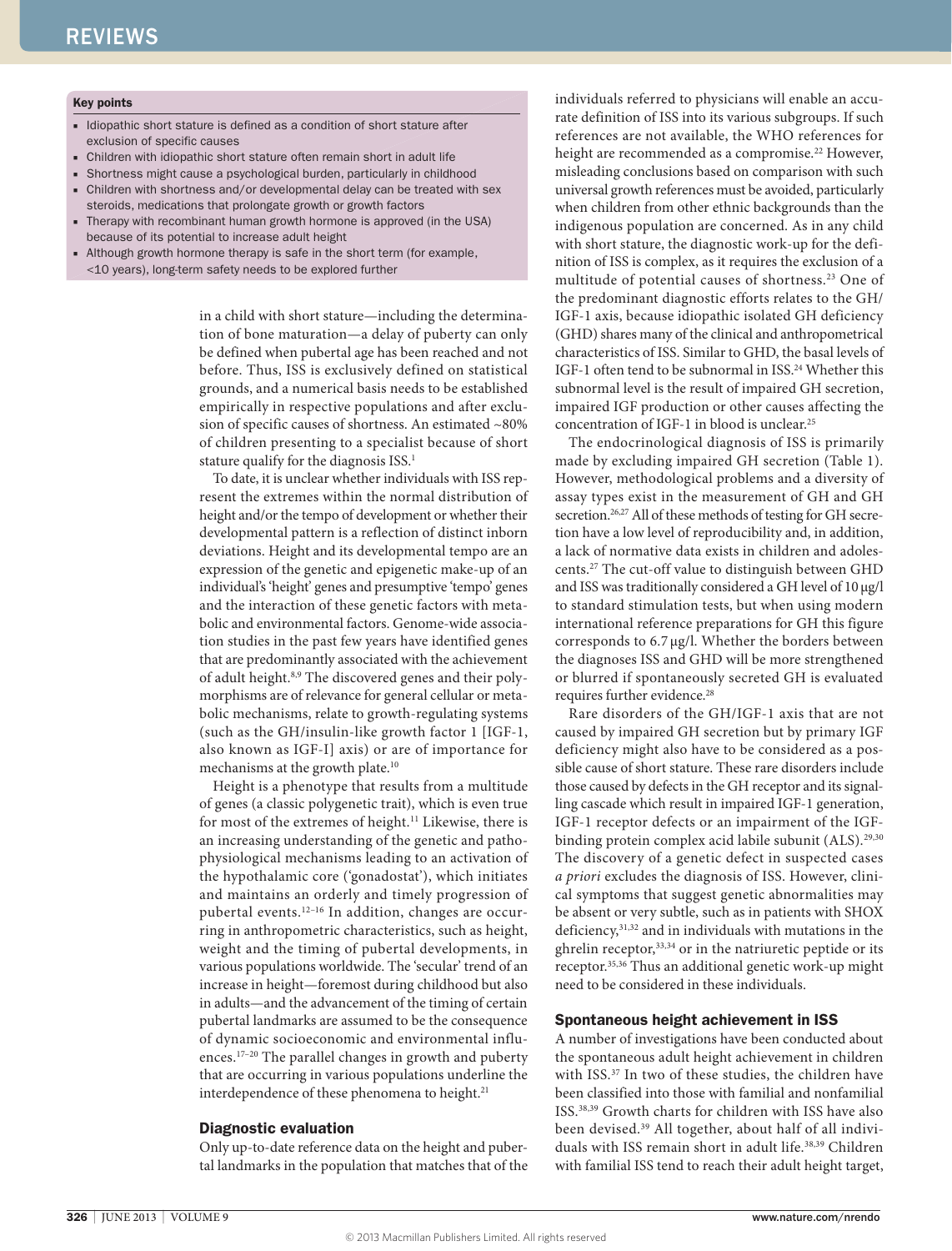| <b>Table 1</b> Distinctions between ISS, GHD and IGFD |                                                     |                                                    |                                                    |  |  |  |  |  |  |  |
|-------------------------------------------------------|-----------------------------------------------------|----------------------------------------------------|----------------------------------------------------|--|--|--|--|--|--|--|
| <b>Diagnostic features</b>                            | <b>Isolated GHD</b>                                 | <b>ISS</b>                                         | <b>IGFD</b>                                        |  |  |  |  |  |  |  |
| Height                                                | $\leq -2.0$ SDS for age and sex                     | $\leq$ -2.0 SDS for age and sex                    | $\leq$ -2.0 SDS for age and sex                    |  |  |  |  |  |  |  |
| Body proportions                                      | Normal                                              | Normal or subtle deviations                        | Normal                                             |  |  |  |  |  |  |  |
| Results of GH tests                                   | Two tests below cut-off level<br>$(7-10 \,\mu g/l)$ | Any test above cut-off level<br>$(7-10 \,\mu g/l)$ | Any test above cut-off level<br>$(7-10 \,\mu g/l)$ |  |  |  |  |  |  |  |
| Basal serum level of IGF-1                            | <-1.0 SDS for age and sex                           | Variable                                           | <-2.0 SDS for age and sex                          |  |  |  |  |  |  |  |
| sIGF-1 to rhGH treatment                              | Increase                                            | Variable response                                  | Insufficient                                       |  |  |  |  |  |  |  |
| Growth with rhGH                                      | Very good                                           | Variable                                           | Insufficient                                       |  |  |  |  |  |  |  |
| Genetic cause                                         | Rare                                                | No (subtle anomalies)                              | Common                                             |  |  |  |  |  |  |  |

Abbreviations: GH, growth hormone; GHD, growth hormone deficiency; IGF-1, insulin-like growth factor 1; IGFD, IGF-1 deficiency; ISS, idiopathic short stature;<br>rhGH, recombinant human GH; SDS, SD score; sIGF-1, serum IGF-1.

whereas children with nonfamilial ISS tend to reach an adult height that is  $\sim$  0.5 SDS below the height target. In both types of ISS, adult height predictions made on the basis of bone age tend to predict height outcomes above those actually achieved, particularly if bone age is severely (>2 years) delayed.<sup>40,41</sup>

Presently, no method is available to predict the spontaneous height outcomes in an individual child accurately. Whether adult height predictions using automated boneage reading will improve this situation for children with ISS needs further investigation.<sup>42</sup> Taken together, the studies suggest that children who present as very short (height <–3.0 SDS) at a very young age, have a low target height (<–1.0 SDS), and have no retarded bone age are the most likely to stay short. Whether the less favourable height outcomes observed in women compared with men who present with ISS in childhood is the consequence of biases or is based on physiological sex differences remains unclear.<sup>38</sup>

### Psychological consequences

On the basis of the assumption that negative psychological consequences can arise from shortness alone or shortness combined with developmental delay in childhood and/or adolescence, investigations have focused on three domains: stress factors as an immediate consequence of shortness; consequences of adaptation processes to such stress factors (coping); and psychopathology as an outcome. In addition, investigations have been carried out concerning the psychological effect of short stature in adult life. Extensive literature exists on the subject but with divergent findings. The patient groups investigated vary with regard to their ethnic and socioeconomic backgrounds. Methodological approaches differ and are not always standardized. Foremost, however, the results of the investigations do not give a uniform or conclusive picture of what the psychological consequences of shortness in childhood and adulthood are. Excellent reviews are available on these topics.<sup>2,43-45</sup>

Within the context of discussing treatment options for children with ISS here, a few conclusions may be attempted. In general, short children are quite frequently exposed to stress factors as a result of their height, in terms of being teased by their peers and juvenilized by

adults, which can have negative effects on self-perception, social adjustment and behaviour. Problems of psychosocial functioning are more frequent in individuals referred to physicians because of their short stature than in children with normal stature; however, psychosocial difficulties are not more frequent in children with short stature not referred to physicians than in children with normal stature.46–48 Thus, a child's psychological situation is affected by a multitude of influences, not least by the parents' perception of shortness and the familial and socioeconomical conditions. Psychological factors and quality of life (QOL) measured in groups of children with ISS differ statistically when compared with those in children of normal height but are often not found to be outside the normal range.<sup>49</sup> Wide individual variation exists, and specific psychopathology can be attributable to shortness in some cases but not in others.

In adults with short stature, a significant correlation between height and QOL has been shown by Christensen and co-workers*.* 50 In this study, a significant reduction in QOL was found in individuals with a height <–2.0 SDS, and the researchers concluded that an increase in height of 1 SDS in these individuals would be expected to increase QOL. Whether psychological findings in adults with short stature are the reflection of their present height or the repercussions of potentially negative experiences during childhood and adolescence remains unknown. In the author's view, these investigations suggest that physicians who treat children with ISS need to attempt to get a comprehensive picture of the child's circumstances of life and their psychological situation. In the future, the measurement of validated QOL items may become an integral part of the decision-making process of growth-promoting treatments.

### **Treatment**

The decision to embark on any form of treatment for ISS is made primarily on the basis of an exact diagnostic classification within the spectrum of ISS (namely, shortness with or without delay in development); an accurate as possible prediction of spontaneous adult height; the diagnosis and exclusion of specific psychopathology that would require therapy outside the somatic area (and might effect somatic treatment and the appraisal of its benefit); and full understanding by the patient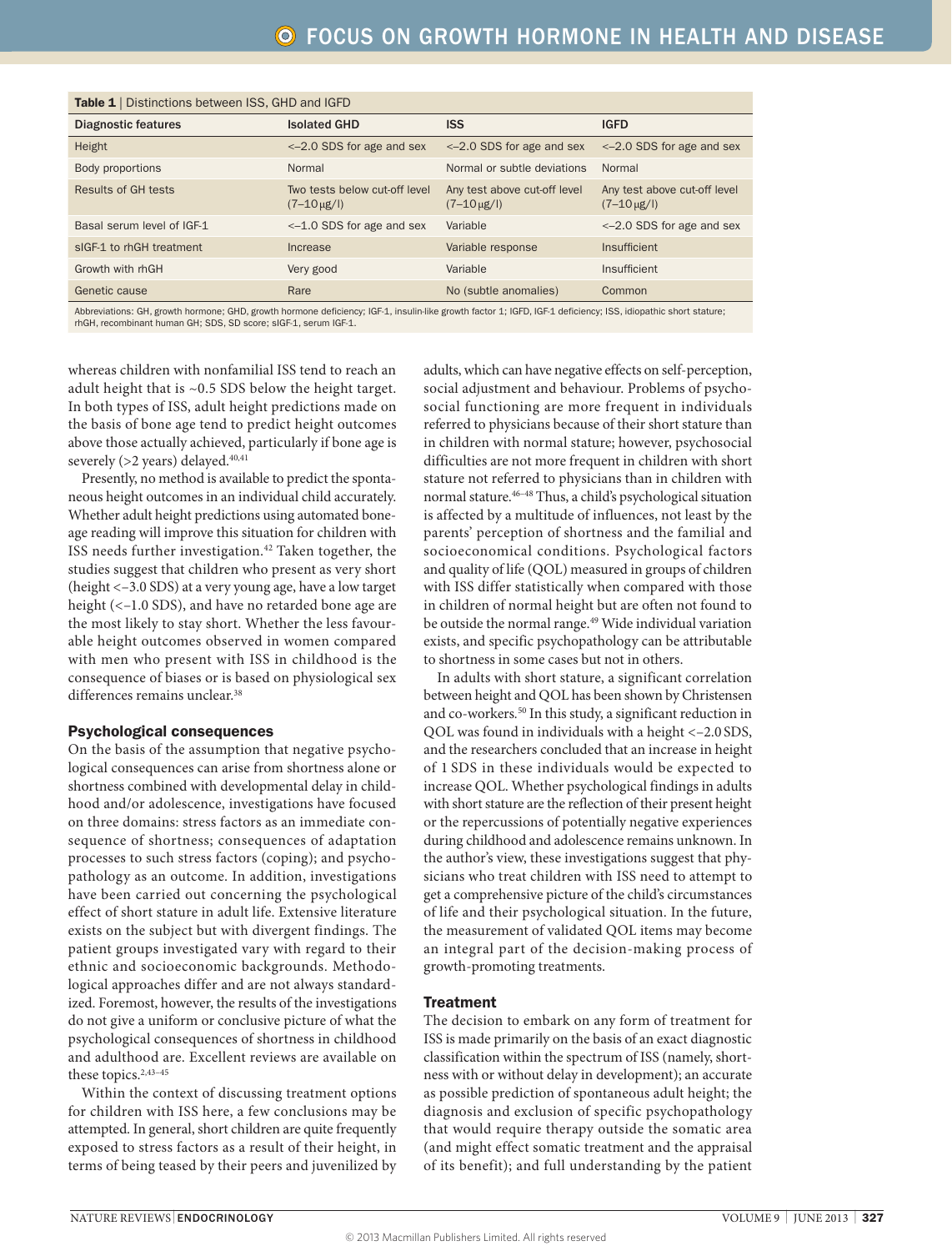

Figure 1 | Algorithm for the diagnosis and treatment of ISS. Before treatment can be considered, specific causes of shortness need to be excluded. The resulting diagnostic approach depends on the aims of treatment, which differ between an attempt to treat shortness alone or to also correct developmental delay in childhood. \*Considering potential androgenic effects. Abbreviations: GH, growth hormone; GnRH, gonadotropin-releasing hormone; IGF-1, insulin-like growth factor 1; ISS, idiopathic short stature; SDS, SD score.

and parents of the aims of treatment, the modalities and duration of treatment, the expected efficacy and the potential risks and costs of therapy. This decisionmaking might occur as a step-wise process, and needs to be accompanied by empathy and cautious guidance by the treatment team. Figure 1 illustrates an algorithm for the diagnosis and treatment of ISS.

An essential part of providing care to children and adolescents with ISS who are seeking medical help is to give advice as to the generally benign nature of their shortness and to create an understanding of the individual's situation. Advice and strategies to cope with psychological problems related to shortness were the only 'treatment' that physicians could offer before medical interventions became an option. In children and adolescents with less severe short stature, this psychological approach remains an effective way to help. In keeping with the ethical principle of Hippocrates *primum non nocere* (first, not to harm), interventions should not be justified by the 'medicalization' of physiologic variations, including short stature, as a defect or disease,<sup>51</sup> or by other considerations not exclusively in the interest of the affected child.

Medications that have an effect on height in ISS can be divided into those that increase height velocity without having a major effect on adult height, and those that also have the potential to considerably augment adult height. The medications used to treat ISS reflect our present understanding of the regulators of the postnatal growth process; statural growth is predominantly determined by cellular processes that occur at the epiphyseal growth plates of the long bones, and the growth of the long bones is characterized by chondrocyte proliferation. This process is associated with a multitude of structural and functional changes, for which GH and IGF-1 of systemic and/or local origin have a major role.<sup>52,53</sup>

Growth of long bones ends when the capacity of the cells involved to replicate is exhausted, as a result of an inherent programme or other factors, of which oestrogens are main factors in promoting growth-plate senescence.54–56 Factors that augment the systemic or local production of GH and GH-dependent factors (such as IGF-1), and factors that stimulate the proliferation of growth-plate chondrocytes independently of the GH/ IGF-1 system (such as androgens) promote longitudinal bone growth.57 Oestrogens and androgens (by conversion into oestrogens) augment the secretion of GH from the pituitary gland but enhance the process of growthplate senescence, which brings the growth process to an end.58 Thus, the quantitative presence and the duration of action of these hormonal components determine the net effect on the growth process. These hormones, their derivatives and the factors influencing their secretion are, therefore, used in attempts to positively affect growth in patients with ISS.

#### **Testosterone**

In male individuals with ISS and delay in pubertal development (CDGA or CDGP), pubertal failure is often more of a burden than short stature. Testosterone esters are usually prescribed when puberty has not commenced after the age of 13–14 years, in order to stimulate growth and induce a masculine phenotype and body composition.59,60 Treatment modalities in children with delayed puberty are principally identical to those in children with hypogonadism and vary according to national guidelines and the individual's circumstances.<sup>61,62</sup> Low doses of testosterone esters (50–100mg by intramuscular injection per month) are effective in stimulating growth and puberty without affecting predicted or observed adult height.63–66 Similarly, in girls, low-dose oestrogen does not negatively affect adult height outcomes.<sup>67</sup> In the experience of the author, a short course of treatment with testosterone (for example, 6 months) in boys, or a short course of oestrogen therapy in girls, may suffice to induce a spontaneous development of puberty and have a substantial psychological benefit.

#### **Oxandrolone**

Oxandrolone, an anabolic androgenic steroid, is a testosterone derivative, which has less androgenic effects than testosterone and does not aromatize to oestrogen. In the USA, oxandrolone is FDA-approved for the treatment of short stature in girls with Turner syndrome. Although the effect of oxandrolone on growth is not completely understood, it is probably not mediated through an augmentation of the GH/IGF-1 axis but is the result of direct effects at the level of the growth plate. Oxandrolone has been used and studied widely in children with growth delay.68,69 In these children, oxandrolone increases height velocity without affecting expected adult height. As the androgenic effect of oxandrolone is small, this agent can be given to children of >9 years of age with presumed pubertal delay.<sup>70</sup> The dose given to patients with ISS is usually 2.5–5.0 mg orally per day restricted to a period <1 year. Although oxandrolone can also be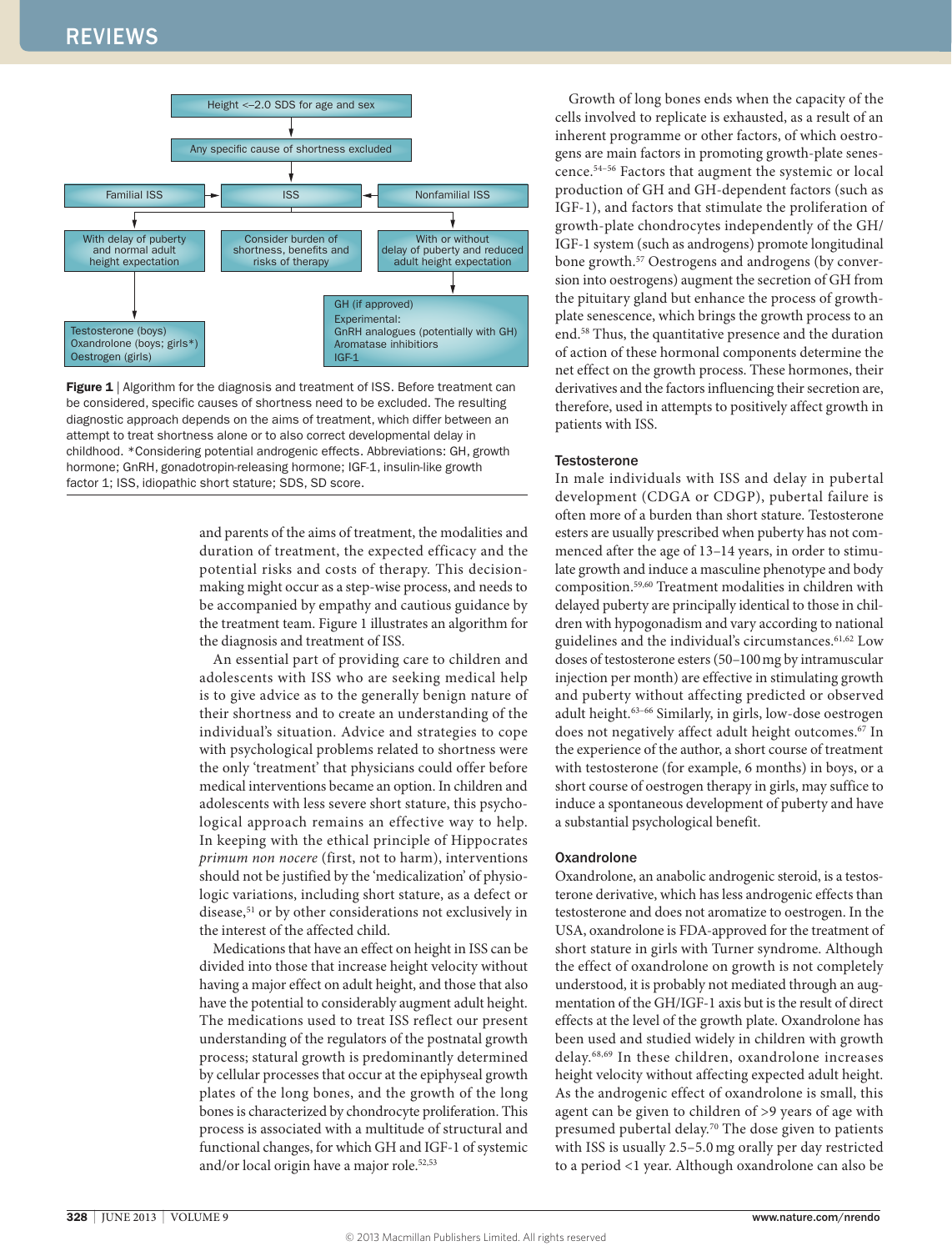| Study                        | <b>Study characteristics</b> |                |                                          |                         |                            |                                |                              |                               |                               |
|------------------------------|------------------------------|----------------|------------------------------------------|-------------------------|----------------------------|--------------------------------|------------------------------|-------------------------------|-------------------------------|
|                              | Groups                       | $\mathsf{n}$   | %<br>male                                | Age at start<br>(years) | Height at<br>start (SDS)   | Dose GH $(mg)$<br>kg per week) | <b>Final height</b><br>(SDS) | Change in<br>height (SDS)     | Years<br>on GH                |
| Hindmarsh 1996 <sup>91</sup> | GH<br>Control                | 10<br>6        | 60<br>16                                 | 8.4<br>7.6              | $-2.2$<br>$-2.3$           | 0.22<br>-                      | $-1.9$<br>$-2.0$             | <b>NR</b><br><b>NR</b>        | $\overline{9}$<br>-           |
| McCaughey 199896             | GH<br>Control<br>Control     | 8<br>6<br>20   | $\Omega$<br>$\mathbf{O}$<br>$\mathbf{O}$ | 6.2<br>6.1<br>6.2       | $-2.5$<br>$-2.5$<br>$-2.3$ | 0.33<br>$\qquad \qquad -$      | $-1.1$<br>$-2.4$<br>$-2.1$   | 1.4<br><b>NR</b><br><b>NR</b> | 6.2<br>-<br>$\qquad \qquad -$ |
| Hintz 199997                 | GH                           | 80             | 71                                       | 10.2                    | $-2.7$                     | 0.3                            | $-1.4$                       | 1.3                           | $5 - 7$                       |
| Wit 2002100                  | GH<br>GH<br>Control          | 23<br>30<br>64 | 70<br>67<br>52                           | 10.2<br>10.7<br>10.9    | $-3.6$<br>$-3.2$<br>$-3.0$ | 0.2<br>0.3                     | $-2.4$<br>$-1.8$<br>$-2.4$   | 1.2<br>1.3<br><b>NR</b>       | 5.9<br>5.9<br>-               |
| Leschek 2004 <sup>101</sup>  | GH<br>Control                | 11<br>22       | 82<br>82                                 | 12.9<br>12.5            | $-2.8$<br>$-2.7$           | 0.22<br>$\qquad \qquad -$      | $-1.8$<br>$-2.3$             | <b>NR</b><br><b>NR</b>        | 4.4<br>-                      |
| Wit 2005103                  | GH<br>GH<br>GH               | 17<br>16<br>17 | 65<br>56<br>65                           | 10.4<br>10.4<br>10.2    | $-3.3$<br>$-3.1$<br>$-2.9$ | 0.24<br>$0.24 - 0.37$<br>0.37  | $-1.7$<br>$-1.6$<br>$-1.0$   | 1.6<br>1.5<br>1.9             | 6.5<br>6.5<br>6.5             |
| Ranke 2007116                | GH                           | 256            | 58                                       | 10.0                    | $-2.5$                     | 0.19                           | $-1.4$                       | 1.1                           | 6.5                           |
|                              |                              |                |                                          |                         |                            |                                |                              |                               |                               |

#### **Table 2** | Effects of long-term GH treatment in patients with ISS

Abbreviations: GH, growth hormone; NR, not reported; SDS, SD score. Adapted with permission from S. Karger AG © Ranke, M. B. *et al*. *Horm. Res*. 68, 53–62 (2007).

given to girls, its undesirable androgenic effects need to be considered.71

#### Gonadotropin-releasing hormone analogues

Gonadotropin-releasing hormone (GnRH) analogues are potent GnRH agonists, which by downregulation of gonadotropin (luteinizing hormone and folliclestimulating hormone) receptors are able to reduce gonadal sex-steroid production. Treatment with a variety of available slow-release preparations is the standard therapy in girls and boys with central precocious puberty and has proven to be safe.72 In precocious puberty, GnRH analogues prevent the loss of adult height, which is associated with a progression of the disorder. In ISS with normal timing of puberty, treatment with GnRH analogues is used in an attempt to slow bone-age progression and thus prolong the overall time for growth.73 However, the effect is only marginal.<sup>74</sup> The psychological effects of delaying the developmental process artificially might also be viewed controversially. Whether the combination of GnRH analogues and GH has a beneficial effect on adult height in suitable cases with ISS, as it does in GHD,<sup>75-77</sup> needs to be evaluated further. In a controlled study in children with ISS, only a small (4 cm) increment in adult height was observed in the group who received GnRH analogues plus GH compared with the control group.78

#### Aromatase inhibitors

Males individuals with a mutation in the oestrogen receptor<sup>79</sup> or the aromatase enzyme CYP19A1, which is relevant for oestrogen synthesis from androgen precursors,  $80,81$  exceed their adult target height. Thus, inhibitors of oestrogen synthesis (for example, aromatase inhibitors) hold the potential to increase adult height in patients with ISS. A decrease in circulating oestrogens results in an increase in gonadotropin levels, which leads

to an increase in testosterone levels in boys and to ovarian stimulation in girls. The latter effect precludes the use of aromatase inhibitors for growth disorders in girls.

In a placebo-controlled study, 15-year-old boys with CDGA received either placebo plus testosterone or the aromatase inhibitor letrozole for 2 years. At the end of the study, the cohort who received letrozole had a predicted adult height of 182.1 cm versus 175.2 cm in the placebo group.82 Similar results were reported in another group with CDGA.83 In this 2-year study, 31 boys with CDGA received 2.5 mg letrozole daily and 22 boys with CDGA received placebo. After 2 years, the predicted adult height in the treated group was 6.1 cm above that of the placebo group.

In another study, a group of boys with ISS and a mean age of 11 years received letrozole or placebo for 2 years. In the group who received letrozole there was an increase of 5.7 cm in predicted adult height over that in the control group.84 No results on the effect of letrozole on actual adult height obtained are available for individuals in these three trials.<sup>82-84</sup> The author of two of these studies82,83 has discouraged the use of aromatase inhibitors until issues relating to bone development, fertility, psychological development and other safety aspects are clarified.85

### Growth hormone

After recombinant human GH (rhGH) was introduced in the 1980s, a number of reports about its short-term and long-term effects on height have been published (Table 2). $86-106$  The reports vary in terms of the characteristics of the cohorts treated, the dose and duration of rhGH used and whether the studies were randomized controlled trials or not; therefore, the author refers the reader to reviews on the topic for a detailed account of the findings.2,3,107,108 In 2003, the FDA approved the use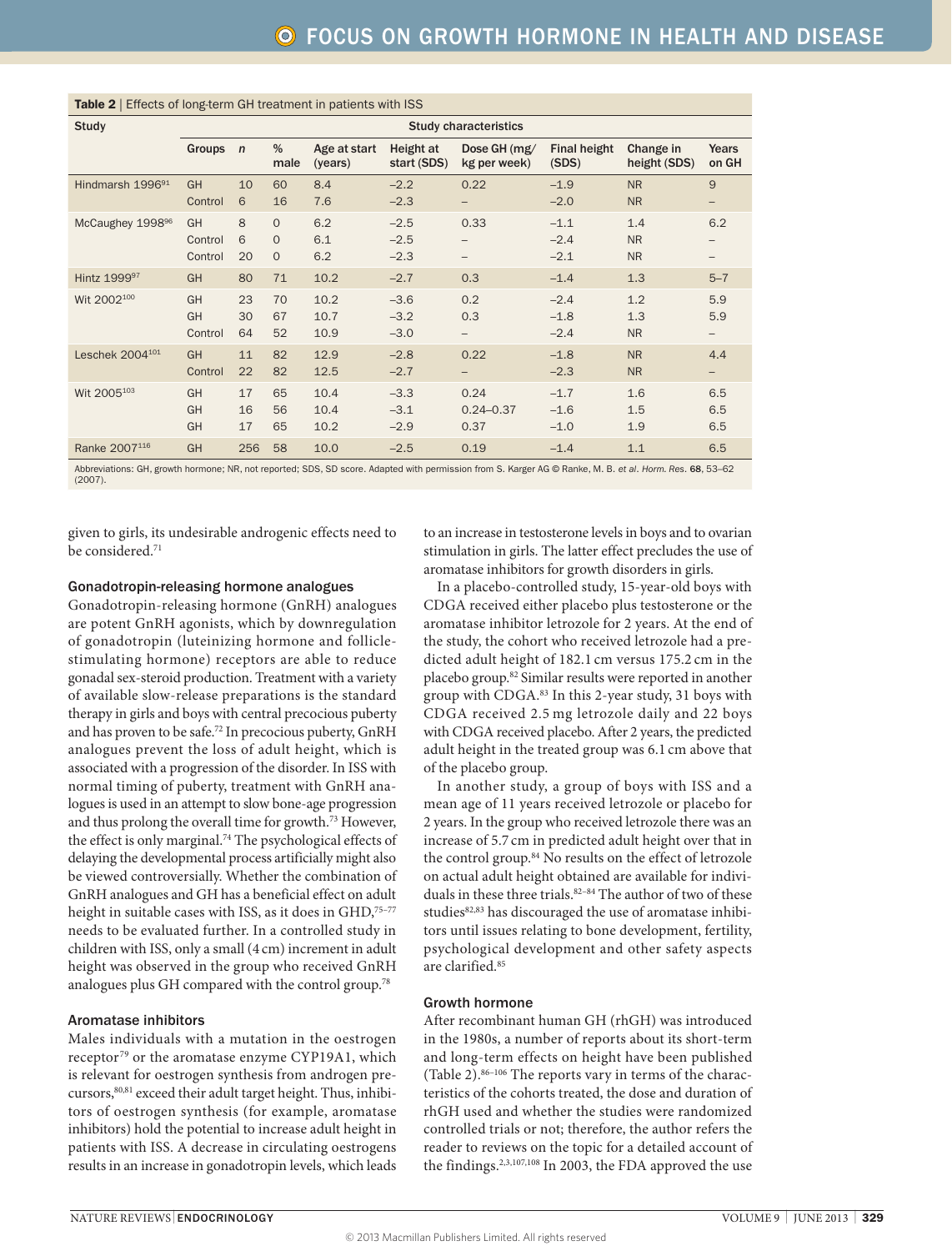of rhGH in children with ISS in the USA. The evidence for the decision was derived from studies that reported the effects of rhGH treatment on adult height. 97,101 In these early studies, GH was frequently injected three times per week, a modality which is insufficient compared with the current practice of daily injections.

The prerequisites for the use of rhGH in ISS set by the FDA are that other diagnoses are excluded, that the presenting height is <–2.25 SDS (corresponding to the 1.2nd percentile) for age and sex, and that stature in adult life is expected to be below normal (<–2.0 SDS). The recommended daily dose of rhGH of 45 μg/kg of body weight is above the dose recommended for the prepubertal replacement in GHD, which reflects the relatively impaired sensitivity to GH in patients with ISS compared with patients with GHD. The approval of rhGH for the treatment of ISS by authorities has been accepted by most paediatric endocrinologists in the USA and has not altered the number of patients with ISS referred to specialists for treatment.<sup>109</sup>

Whether the short-term (first year) response in ISS to GH—usually expressed in terms of height velocity (cm per year) or change in height (Δ height SDS)110 is appropriate can be determined by comparison with empirically derived height velocity targets<sup>111,112</sup> or the results of prediction algorithms.<sup>113,114</sup> These algorithms have been developed on the basis of observations that during the first year of treatment, height velocity is a function (in order of importance) of age, rhGH dose, height distance to target height (height SDS minus target height SDS) and weight. A response of <–1 SDS in height change after 1 year of rhGH treatment is considered insufficient.111,112 Other markers of sensitivity to rhGH have been reported that may become a part of future prediction models.<sup>115</sup>

Studies have also investigated the dose effect of rhGH on adult height outcomes. In studies from a Dutch group, the effect of a dose increase from 34 μg/kg to 53 μg/kg per day after 1 year on the lower dose resulted only in a small overall mean height gain  $(4 \text{ cm})$ ,  $100,103$  whereas in a Swedish study, the increase from 33μg/kg to 77μg/kg per day over the total treatment time to adult height resulted in a mean height gain of 8 cm (equivalent to a gain in Δ height of 1.3 SDS).104 These studies suggest that the first year of treatment with rhGH is particularly important but also that, in a minority of patients, increased GH doses are probably needed to overcome the impaired sensitivity to GH in ISS.

Data from a pharmacoepidemiological study were analysed to understand the factors that influence adult height outcomes after rhGH treatment.<sup>116</sup> The cohort consisted of 148 boys and 108 girls who had been treated with rhGH from a mean age of 10 years (range 6–13 years), were prepubertal at rhGH therapy start and received a mean dose of rhGH of 27μg/kg per day (range 19–43μg/kg per day). In this study, adult height SDS was observed to be explained by an equation containing four predictive parameters (in order of importance): height at GH start (positive correlation); the responsiveness to GH during the first year of treatment calculated using the response prediction algorithm for the first year of treatment (positive correlation);<sup>113</sup> the age at GH start (negative correlation); and mid-parent height (positive correlation). The equation explains 64% of the variability of adult height, with an error of 0.63 SD. Thus, the taller and younger the children are when they receive rhGH and the better the initial responsiveness to rhGH is, the higher the adult height outcomes that can be expected. The fact that the proven dose dependence of short-term and long-term outcomes in response to rhGH101,103,104 was not seen in this analysis was probably caused by the fairly narrow dose range in the study and the relatively minor importance of GH dose during puberty compared with that before puberty.<sup>117</sup>

Some uncertainty exists about the accuracy of the prediction of long-term height outcomes when using such an algorithm; however, a prediction can provide the patient and parents with a more realistic idea about the potential efficacy of rhGH treatment, rather than just referencing findings from research studies. The accuracy of predictive algorithms is increased when data after 1 year of treatment are included. A Cochrane review of studies on treatment with rhGH in ISS concluded that a mean gain in adult height of 7 cm can be expected.<sup>108</sup> The individual gain can of course vary considerable (0–20cm). However, the effective dose range of rhGH needs further evaluation. Furthermore, unresolved issues still exist with regard to how doses should be varied over the course of treatment, and the duration of treatment.<sup>2,118</sup>

Some beneficial metabolic effects of rhGH treatment might occur in children with ISS.<sup>119</sup> The psychological effects of rhGH treatment are a subject of debate. Whilst some studies suggest that the treatment has a positive effect on adaptation, psychosocial function, or quality of life in children with ISS,<sup>120,121</sup> others do not support these conclusions.122,123 The fact that rhGH treatment for short stature in ISS is approved in the USA but not in other countries is partly the reflection of different structures of the health systems. However, attitudes towards short stature may also differ between societies.

#### Safety of rhGH

The safety of rhGH, which has been used in children for various causes of shortness for more than 25 years, has been extensively investigated. Overall, rhGH has been concluded to be safe in the presently accepted indications and within the used dose ranges,  $^{124-127}$  and also in patients with ISS.124,128 In particular, concerns about an increase in the development of malignancies with rhGH treatment were not substantiated.<sup>129</sup>

Reports from three large pharmacoepidemiological studies, including children with various causes of short stature treated with rhGH, reported no increase in type 1 diabetes mellitus, but an increased rate in type 2 diabetes mellitus.127,130,131 However, an increase in type 2 diabetes mellitus was not reported for children with ISS,<sup>128</sup> although this group of patients is still too small for final conclusions to be drawn. Hyperinsulinism tends to be the result of high doses of rhGH, such as in small-forgestational age children, but appears to be reversible.<sup>132</sup>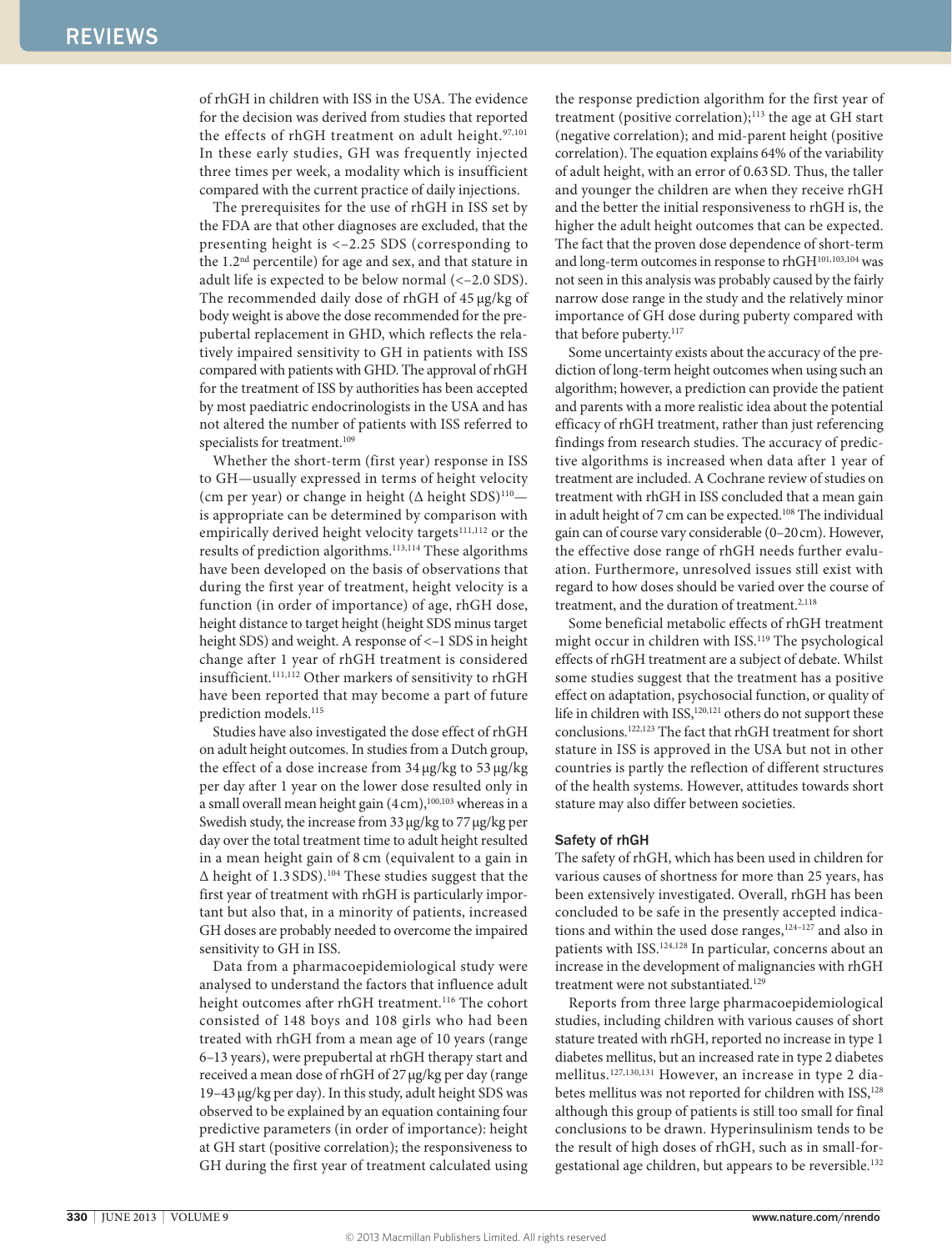Benign intracranial pressure as a result of water retention is a rare but serious risk of rhGH treatment. Publications from a still ongoing European study about the safety and appropriateness of GH (SAGhE) raised new concerns about the long-term safety of rhGH when given at supraphysiological doses.133,134 The long-term surveillance of children who have received rhGH is, therefore, recommended by some investigators.135

#### IGF-1 treatment

In severe primary IGF-1 deficiency (IGFD),<sup>136</sup> replacement with recombinant human IGF-1 (rhIGF-1) is the pathogenically adequate form of therapy. In these patients, of which most have a GH receptor defect (Laron syndrome), IGF-1 replacement has been shown to increase height.137,138 Compared with GH replacement in patients with severe early-onset GHD, the early catch-up growth during rhIGF-1 treatment in patients with IGFD is less pronounced.137,138 However, severe primary IGFD is rare and the empirical basis of long-term treatment is narrow.

A discussion is ongoing about the definition of 'partial' IGFD, which could include cases primarily classified as ISS, in whom rhIGF-1 treatment might be a viable alternative to rhGH.139 A randomized study of rhIGF-1 treatment in 136 children with short stature and very low IGF-1 levels was conducted in an attempt to prove the efficacy of this therapy in a subpopulation of children with ISS.<sup>140</sup> Height velocity was significantly increased in children who received rhIGF-1. In patients with primary IGFD, very severe adverse events (for example, hypoglycaemia) during rhIGF-1 treatment are reported with a fairly high frequency,137,138 probably because the risk of free IGF-1 in the circulation after IGF-1 injections in severe primary IGFD is high. Adverse events or effects seem to occur with a lesser frequency in children with 'partial' IGFD or ISS than in those with total IGFD.<sup>140</sup> Presently, the use of rhIGF-1 for children with ISS is seen

- 1. Wit, J. M. *et al.* Idiopathic short stature: definition, epidemiology, and diagnostic evaluation. *Growth Horm. IGF Res.* 18, 89–110 (2008).
- 2. Wit, J. M. *et al.* Idiopathic short stature: management and growth hormone treatment. *Growth Horm. IGF Res.* 18, 111–35 (2008).
- 3. Cohen, P. *et al.* Consensus statement on the diagnosis and treatment of children with idiopathic short stature: a summary of the Growth Hormone Research Society, the Lawson Wilkins Pediatric Endocrine Society, and the European Society for Paediatric Endocrinology Workshop. *J*. *Clin. Endocrinol. Metab.* 93, 4210–4217 (2008).
- 4. Wit, J. M. Developments in idiopathic short stature (ed. Dunkel, L.). *Horm. Res. Pediatr.* 76 (Suppl. 3), 1–60 (2011)
- 5. Ranke, M. B. Towards a consensus on the definition of idiopathic short stature. *Horm. Res.* 45 (Suppl. 2), 64–66 (1996).
- 6. Hermanussen, M. & Cole, J. The calculation of target height reconsidered. *Horm. Res.* 59, 180–183 (2003).
- 7. Delemarre-van de Waal, H. A. Secular trend of timing of puberty. *Endocr. Dev.* 8, 1–14 (2005).
- 8. Weedon, M. N. *et al.* Genome-wide association analysis identifies 20 loci that influence adult height. *Nat. Genet.* 40, 575–583 (2008).

critically,141 and further studies will be needed to prove its long-term efficacy and safety.

#### **Conclusions**

ISS is a term used for children without definite causes of short stature. Whether these children just reflect the statistical extremes of the normal spectrum of height growth and tempo of development and/or have distinct but subtle inborn defects of growth and development is not clear. Shortness during childhood could be perceived as a disadvantage and might interfere negatively with normal psychological development. In children seeking advice for shortness, establishing a clear-cut relationship between height deviation and psychological distress is often difficult. Comprehensive counselling without medical treatment is often sufficient. Therefore, if shortness is to be treated effectively the aims, modalities, potential benefits and risks need to be considered. Treatment with rhGH has become an established approach that is approved by the FDA to increase height in patients with ISS, both in childhood and in adult life. However, further studies should be conducted to explore the optimal dose of rhGH for the treatment of ISS. In addition, extensive research is still needed to optimize the treatment modalities available and to understand the psychosocial implications of shortness and its correction.

#### Review criteria

A selective review of the literature was based on a PubMed search until December 2012 with the following search terms: "idiopathic short stature", "constitutional delay of growth", "constitutional delay of growth and puberty", "short stature genetics", "human height genetics", "short stature psychosocial", "short stature testosterone", "oxandrolone treatment", "short stature aromatase inhibitor", "short stature GnRH" and "ISS growth hormone".

- 9. Lettre, G. Genetic regulation of adult stature. *Curr. Opin. Pediatr.* 21, 515–522 (2009).
- 10. Lui, J. C. *et al.* Synthesizing genome-wide association studies and expression microarray reveals novel genes that act in the human growth plate to modulate height. *Hum. Mol. Genet.* 21, 5193–5201 (2012).
- 11. Chan, Y. *et al.* Common variants show predicted polygenic effects on height in the tails of the distribution, except in extremely short individuals. *PLoS Genet.* 7, e1002439  $(2011)$
- 12. Ojeda, S. R. *et al.* [The transcriptional control of](http://www.ncbi.nlm.nih.gov/pubmed/20851111)  [female puberty.](http://www.ncbi.nlm.nih.gov/pubmed/20851111) *Brain Res.* 1364, 164–174 (2010).
- 13. Roa, J., García-Galiano, D., Castellano, J. M., Gaytan, F., Pinilla, L. & Tena-Sempere, M. Metabolic control of puberty onset: new players, new mechanisms. *Mol. Cell Endocrinol.* 324, 87–94 (2010).
- 14. Gajdos, Z. K., Henderson, K. D., Hirschhorn, J. N. & Palmert, M. R. Genetic determinants of pubertal timing in the general population. *Mol. Cell Endocrinol.* 324, 21–29 (2010).
- 15. Elks, C. E. *et al.* Thirty new loci for age at menarche identified by a meta-analysis of genome-wide association studies. *Nat. Genet.* 42, 1077–1085 (2010).
- 16. Elks, C. E. & Ong, K. K. Whole genome associated studies for age at menarche. *Brief*. *Funct. Genomics* 10, 91–97 (2011).
- 17. Cole, T. J. Secular trends in growth. *Proc. Nutr. Soc.* 59, 317–324 (2000).
- 18. Delemarre-van de Waal, H. A. Secular trend of timing of puberty. *Endocr. Dev.* 8, 1–14 (2005).
- 19. Bourguignon, J. P. & Juul, A. Normal female puberty in a developmental perspective. *Endocr. Dev.* 22, 11–23 (2012).
- 20. Tinggaard, J. *et al.* The physiology and timing of male puberty. *Curr. Opin. Endocrinol. Diabetes Obes*. 19, 197–203 (2012).
- 21. Ong, K. K., Ahmed, M. L. & Dunger, D. B. Lessons from large population studies on timing and tempo of puberty (secular trends and relation to body size): the European trend. *Mol. Cell Endocrinol.* 254–255, 8–12 (2006).
- 22. World Health Organization. The WHO child growth standards. *World Health Organization* [online], [http://www.who.int/childgrowth/](http://www.who.int/childgrowth/standards/height_for_age/en/index.html) [standards/height\\_for\\_age/en/index.html](http://www.who.int/childgrowth/standards/height_for_age/en/index.html) (2008).
- 23. Johnston Rohrbasser, L. B. Genetic testing in short children. *Horm. Res. Pediatr.* 76 (Suppl. 3), 13–16 (2011).
- 24. Ranke, M. B. *et al.* Significance of basal IGF-1, IGFBP-3 and IGFBP-2 measurements in the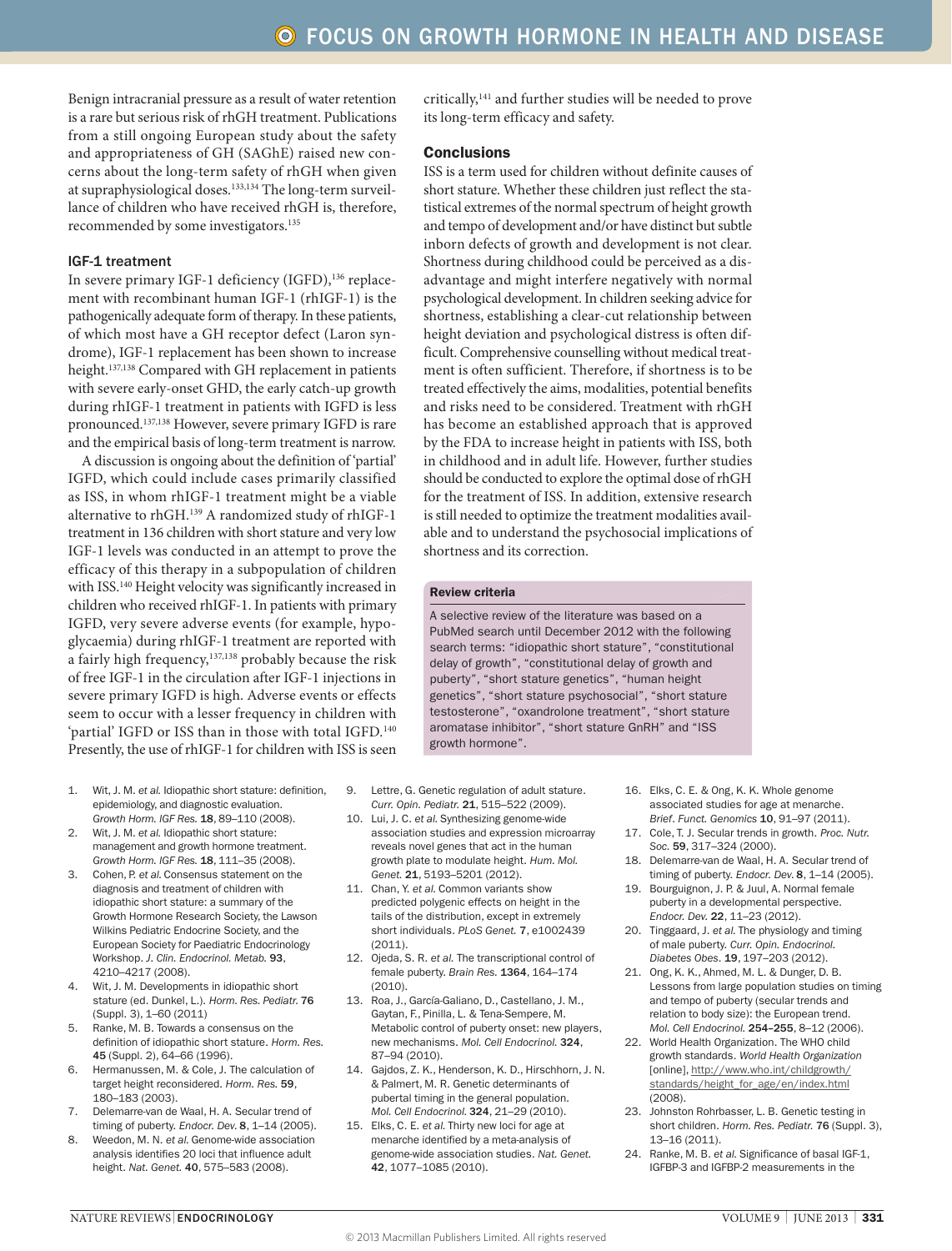diagnostics of short stature children. *Horm. Res.* 54, 60–68 (2000).

- 25. Walenkamp, M. J. & Wit, J. M. Genetic disorders in the growth hormone insulin-like growth factor-I axis. *Horm. Res.* 66, 221–230 (2006).
- 26. Clemmons, D. R. Consensus statement on the standardization and evaluation of growth hormone and insulin-like growth factor assays. *Clin. Chem.* 57, 555–559 (2011).
- 27. Ranke, M. B. in *Diagnostics of Endocrine Function in Children and Adolescents* 4th edn (eds Ranke, M. B. & Mullis, P. E.), 102–137 (Karger, Basel, 2011).
- 28. Binder, G. Growth hormone deficiency: new approaches to the diagnosis. *Pediatr. Endocrinol. Rev.* 9 (Suppl. 1), 535–537 (2011).
- 29. David, A. *et al.* Evidence for a continuum of genetic, phenotypic, and biochemical abnormalities in children with growth hormone insensitivity. *Endocr. Rev.* 32, 472–497 (2011).
- 30. Forbes, B. E. Molecular mechanisms underlying insulin-like growth factor action: How mutations in the GH: IGF axis lead to short stature. *Pediatr. Endocrinol. Rev.* 8, 374–381 (2011).
- 31. Rappold, G. *et al.* Genotypes and phenotypes in children with short stature: clinical indicators of SHOX haploinsufficiency. *J. Med. Genet.* 44, 306–313 (2007).
- 32. Caliebe, J. *et al.* IGF1R and SHOX mutation analysis in short children born small for gestational age and short children with normal birth size (idiopathic short stature). *Horm. Res. Paediatr.* 77, 250–260 (2012).
- 33. Pugliese-Pires, P. N. *et al.* Novel inactivating mutations in the GH secretagogue receptor gene in patients with constitutional delay of growth and puberty. *Eur. J. Endocrinol.* 165, 233–241 (2011).
- 34. Inoue, H. *et al.* Identification and functional analysis of novel human growth hormone secretagogue receptor (GHSR) gene mutations in Japanese subjects with short stature. *J. Clin. Endocrinol. Metab.* 96, E373–E378 (2011).
- 35. Olney, R. C. *et al.* Heterozygous mutations in natriuretic peptide receptor-B (NPR2) are associated with short stature. *J. Clin. Endocrinol. Metab.* 91, 1229–1232 (2006).
- 36. Xiao, Y. *et al.* Measurement of amino-terminal propeptide of C-type natriuretic peptide in patients with idiopathic short stature or isolated growth hormone deficiency. *J*. *Pediatr. Endocrinol. Metab.* 24, 989–994 (2011).
- 37. Price, D. A. Spontaneous adult height in patients with idiopathic short stature. *Horm. Res.* 45 (Suppl. 2), 59–63 (1996).
- 38. Ranke, M. B., Grauer, M. L., Kistner, K., Blum, W. F. & Wollmann, H. A. Spontaneous adult height in idiopathic short stature. *Horm. Res.* 44, 152–157 (1995).
- 39. Rekers-Mombarg, L. T. *et al.* Spontaneous growth in idiopathic short stature. European Study Group. *Arch. Dis. Child*. 75, 175–180 (1996).
- 40. Martin, D. D. *et al.* The use of bone age in clinical practice—part 1. *Horm. Res. Paediatr.* 76, 1–9  $(2011)$
- 41. Topor, L. S., Feldman, H. A., Bauchner, H. & Cohen L. E. Variation in methods of predicting adult height for children with idiopathic short stature. *Pediatrics* 126, 938–944 (2010).
- 42. Thodberg, H. H., Jenni, O. G., Caflisch, J., Ranke, M. B. & Martin, D. D. Prediction of adult height based on automated determination of bone age. *J. Clin. Endocrinol. Metab.* 94, 4868–4874 (2009).
- 43. Noeker, M. & Haverkamp, F. Adjustment in conditions with short stature: a conceptual

framework. *J. Pediatr. Endocrinol. Metab.* 13, 1585–1594 (2009).

- 44. Bullinger, M. Psychological criteria for treating children with idiopathic short stature. *Horm. Res. Paediatr.* 76 (Suppl. 3), 20–23 (2011).
- 45. Mobbs, E. J. The psychological outcome of constitutional delay of growth and puberty. *Horm. Res.* 62 (Suppl. 1), 1-66 (2005).
- 46. Kranzler, J. H., Rosenbloom, A. L., Proctor, B., Diamond, F. B. Jr & Watson, M. Is short stature a handicap? A comparison of the psychosocial functioning of referred and nonreferred children with normal short stature and children with normal stature. *J. Pediatr.* 136, 96–102 (2000).
- 47. Voss, L. D. Short normal stature and psychosocial disadvantage: a critical review of the evidence. *J. Pediatr. Endocrinol. Metab.* 14, 701–711 (2001).
- 48. Visser-van Balen, H., Sinnema, G. & Geenen, R. Growing up with idiopathic short stature: psychosocial development and hormone treatment; a critical review. *Arch. Dis. Child*. 91, 433–439 (2006).
- 49. Sandberg, D. E. & Colsman, M. Growth hormone treatment of short stature: Status of quality of life rationale. *Horm. Res.* 63, 275–283 (2005).
- 50. Christensen, T. L., Djurhuus, C. B., Clayton, P. & Christiansen, J. S. [An evaluation of the](http://www.ncbi.nlm.nih.gov/pubmed/17573903)  [relationship between adult height and health](http://www.ncbi.nlm.nih.gov/pubmed/17573903)[related quality of life in the general UK population.](http://www.ncbi.nlm.nih.gov/pubmed/17573903) *Clin. Endocrinol.* (*Oxf.*) 67, 407–412 (2007).
- 51. Allen, D. B. Clinical review: Lessons learned from the hGH era. *J*. *Clin. Endocrinol. Metab.* 96, 3042–3047 (2011).
- 52. LeRoith, D. Clinical relevance of systemic and local IGF-I: lessons from animal models. *Pediatr. Endocrinol. Rev.* 5 (Suppl. 2), 739–743 (2008).
- 53. Wit, J. M. & Camacho-Hübner, C. Endocrine regulation of longitudinal bone growth. *Endocr. Dev.* 21, 30–41 (2011).
- 54. Lui, J. C., Nilsson, O. & Baron, J. Growth plate senescence and catch-up growth. *Endocr. Dev.* 21, 23–29 (2011).
- 55. Lui, J. C. & Baron, J. Mechanisms limiting body growth in mammals. *Endocr. Rev.* 32, 422–440 (2011).
- 56. Emons, J., Chagin, A. S., Sävendahl, L., Karperien, M. & Wit, J. M. Mechanisms of growth plate maturation and epiphyseal fusion. *Horm. Res. Paediatr.* 75, 383–391 (2011).
- 57. Ren, S. G. *et al.* Direct administration of testosterone increases rat tibial epiphyseal growth plate width. *Acta Endocrinol. (Copenh.)* 121, 401–405 (1989).
- 58. Giustina, A. & Veldhuis, J. D. Pathophysiology of the neuroregulation of growth hormone secretion in experimental animals and the human. *Endocr. Rev.* 19, 717–797 (1998).
- 59. De Luca, F. *et al.* Management of puberty in constitutional delay of growth and puberty. *J. Pediatr. Endocrinol. Metab.* 14 (Suppl. 2), 953–957 (2001).
- 60. Ambler, G. R. [Androgen therapy for delayed male](http://www.ncbi.nlm.nih.gov/pubmed/19396985)  [puberty.](http://www.ncbi.nlm.nih.gov/pubmed/19396985) *Curr. Opin. Endocrinol. Diabetes Obes.* 16, 232–239 (2009).
- 61. Kiess, W. *et al.* Induction of puberty in the hypogonadal girl-practices and attitudes of pediatric endocrinologists in Europe. *Horm. Res.* 57, 66–71 (2002).
- 62. Drobac, S., Rubin, K., Rogol, A. D. & Rosenfield, R. L. A workshop on pubertal hormone replacement options in the United States. *J. Pediatr. Endocrinol. Metab.* 19, 55–64 (2006).
- 63. Kelly, B. P., Paterson W. F. & Donaldson, M. D. Final height outcome and value of height prediction in boys with constitutional delay in growth and adolescence treated with

intramuscular testosterone 125mg per month for 3 months, *Clin. Endocrinol.* (*Oxf.*) 58, 267–272 (2003).

- 64. Martin, M. M., Martin, A. L. & Mossman, K. L. Testosterone treatment of constitutional delay in growth and development: effect of dose on predicted versus definitive height. *Acta Endocrinol. Suppl. (Copenh.)* 279, 147–152 (1986).
- 65. Zachmann, M., Studer, S. & Prader, A. Short-term testosterone treatment at bone age of 12 to 13 years does not reduce adult height in boys with constitutional delay of growth and adolescence. *Helv. Paediatr. Acta*. 42, 21–28 (1987).
- 66. Arrigo, T. *et al.* Final height outcome in both untreated and testosterone-treated boys with constitutional delay of growth and puberty. *J. Pediatr. Endocrinol. Metab.* 9, 511–517 (1996).
- 67. Wehkalampi, K., Päkkilä, K., Laine, T. & Dunkel, L. Adult height girls with delayed pubertal growth. *Horm. Res. Paediatr.* 76, 130–135 (2011).
- 68. Stanhope, R., Buchanan, C. R., Fenn*.*, G. C. & Preece, M. A. Double blind placebo controlled trial of low dose oxandrolone in the treatment of boys with constitutional delay of growth and puberty. *Arch. Dis. Child*. 63, 501–505 (1988).
- 69. Wilson, D. M., McCauley, E., Brown, D. R. & Dudley, R. Oxandrolone therapy in constitutionally delayed growth and puberty. Bio-Technology General Corporation Cooperative Study Group. *Pediatrics* 96, 1095–1100 (1995).
- 70. Tse, W. Y. *et al.* Long-term outcome of oxandrolone treatment in boys with constitutional delay of growth and puberty. *J. Pediatr.* 117, 588–591 (1990).
- 71. Menke, L. A. *et al.* Efficacy and safety of oxandrolone in growth hormone-treated girls with turner syndrome. *J. Clin. Endocrinol. Metab.* 95, 1151–1160 (2010).
- 72. Carel, J. C. *et al.* Consensus statement on the use of gonadotropin-releasing hormone analogs in children. *Pediatrics* 123, e752–e762 (2009).
- 73. Yanovski, J. A. *et al.* Treatment with a luteinizing hormone-releasing hormone agonist in adolescents with short stature. *N. Engl. J. Med.* 348, 908–917 (2003).
- 74. Wit, J. M., Balen, H. V., Kamp, G. A. & Oostdijk, W. Benefit of postponing normal puberty for improving final height. *Eur. J. Endocrinol.* 151 (Suppl. 1), 41–45 (2004).
- 75. Reiter, E. O. A brief review of the addition of gonadotropin-releasing hormone agonists (GnRH-Ag) to growth hormone (GH) treatment of children with idiopathic growth hormone deficiency: Previously published studies from America. *Mol. Cell Endocrinol.* 254–255, 221–225 (2006).
- 76. Mauras, N. Strategies for maximizing growth in puberty in children with short stature. *Pediatr. Clin. North Am.* 58, 1167–1179 (2011).
- 77. Tanaka, T. *et al.* GH and GnRH analog treatment in children who enter puberty at short stature. *J. Pediatr. Endocrinol. Metab.* 10, 623–628 (1997).
- 78. van Gool, S. A. *et al.* Final outcome after three years of growth hormone and gonadotropinreleasing hormone agonist treatment in short adolescents with relatively early puberty. *J. Clin. Endocrinol. Metab.* 92, 1402–1408 (2007).
- 79. Smith, E. P. *et al.* Estrogen resistance caused by a mutation in the estrogen-receptor gene in a man. *N. Engl. J. Med.* 331, 1056–1061 (1994).
- 80. Morishima, A. Grumbach, M. M., Simpson, E. R. Fisher, C. & Qin, K. Aromatase deficiency in male and female sibling caused by a novel mutation and the physiological role of estrogens. *J. Clin. Endocrinol. Metab.* 80, 3689–3698 (1995).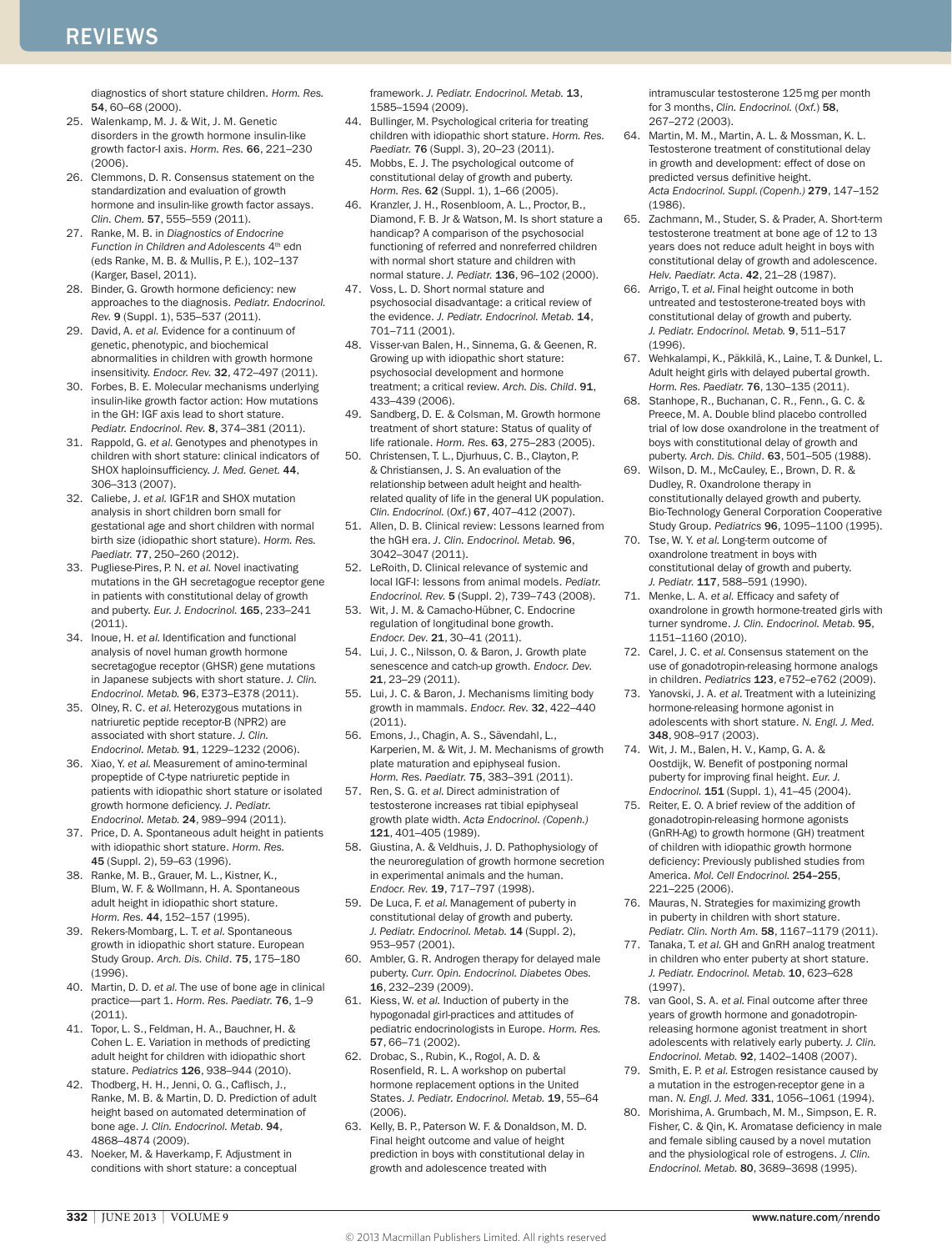- 81. Rochira, V. *et al.* Tall stature without growth hormone: four male patients with aromatase deficiency. .*J. Clin. Endocrinol. Metab.* 95, 1626–1633 (2010).
- 82. Wickman, S., Sipilä, I., Ankarberg-Lindgren, C., Norjavaara, E. & Dunkel, L. A specific aromatase inhibitor and potential increase in adult height in boys with delayed puberty: a randomised controlled trial. *Lancet* 357, 1743–1748 (2001).
- 83. Salehpour, S. *et al.* A double-blind, placebocontrolled comparison of letrozole to oxandrolone effects upon growth and puberty of children with constitutional delay of puberty and idiopathic short stature. *Horm. Res. Paediatr.* 74, 428–435 (2010).
- 84. Hero, M., Wickman, S. & Dunkel, L. Treatment with the aromatase inhibitor letrozole during adolescence increases near-final height in boys with constitutional delay of puberty. *Clin. Endocrinol.* (*Oxf.*) 64, 510–513 (2006).
- 85. Dunkel, L. Treatment of idiopathic short stature: effects of gonadotropin-releasing hormone analogs, aromatase inhibitors and anabolic steroids. *Horm. Res. Paediatr.* 76 (Suppl. 3), 27–29 (2011).
- 86. Hopwood, N. J. *et al.* Growth response of children with non-growth-hormone deficiency and marked short stature during three years of growth hormone therapy. *J. Pediatr.* 123, 215–222 (1993).
- 87. Loche, S. *et al.* Final height after growth hormone therapy in non-growth-hormonedeficient children with short stature. *J. Pediatr.* 125, 196–200 (1994).
- 88. Barton, J. S. *et al.* The growth and cardiovascular effects of high dose growth hormone therapy in idiopathic short stature. *Clin. Endocrinol.* (*Oxf.*) 42, 619–626 (1995).
- 89. Lanes, R. Effects of two years of growth hormone treatment in short, slowly growing nongrowth hormone deficient children. *J. Pediatr. Endocrinol. Metab.* 8, 167–171 (1995).
- 90. Wit, J. M., Kamp, G. A. & Rikken, B. Spontaneous growth and response to growth hormone treatment in children with growth hormone deficiency and idiopathic short stature. *Pediatr. Res.* 39, 295–302 (1996).
- 91. Hindmarsh, P. C. & Brook, C. G. Final height of short normal children treated with growth hormone. *Lancet* 348, 13–16 (1996).
- 92. Bernasconi, S., Street, M. E., Volta, C. & Mazzardo, G. Final height in non-growth hormone deficient children treated with growth hormone. The Italian Multicentre Study Group. *Clin. Endocrinol.* (*Oxf.*) 47, 261–266 (1997).
- 93. Kawai, M. *et al.* Unfavorable effects of growth hormone therapy on the final height of boys with short stature not caused by growth hormone deficiency. *J. Pediatr.* 130, 205–209 (1997).
- 94. Zadik, Z. & Zung, A. Final height after growth hormone therapy in short children: correlation with siblings' height. *Horm. Res.* 48, 274–277 (1997).
- 95. Buchlis, J. G. *et al.* Comparison of final heights of growth hormone-treated vs. untreated children with idiopathic growth failure. *J. Clin. Endocrinol. Metab.* 83, 1075–1079 (1998).
- 96. McCaughey, E. S., Mulligan, J., Voss, L. D. & Betts, P. R. Randomised trial of growth hormone in short normal girls. *Lancet* 351, 940–944 (1998).
- 97. Hintz, R. L., Attie, K. M., Baptista, J. & Roche, A. Effect of growth hormone treatment on adult height of children with idiopathic short stature. Genentech Collaborative Group. *N. Engl. J. Med.* 340, 502–507 (1999).
- 98. López-Siguero, J. P., Garciá-Garcia, E., Carralero, I. & Martínez-Aedo, M. J. Adult height in children with idiopathic short stature treated with growth hormone. *J*. *Pediatr. Endocrinol. Metab.* 13, 1595–1602 (2000).
- 99. Coutant, R. *et al.* Growth and adult height in GHtreated children with nonacquired GH deficiency and idiopathic short stature: the influence of pituitary magnetic resonance imaging findings. *J. Clin. Endocrinol. Metab.* 86, 4649–4654 (2001).
- 100.Wit, J. M. & Rekers-Mombarg, L. T. Final height gain by GH therapy in children with idiopathic short stature is dose dependent. *J. Clin. Endocrinol. Metab.* 87, 604–611 (2002).
- 101. Leschek, E. W. *et al.* Effect of growth hormone treatment on adult height in peripubertal children with idiopathic short stature: a randomized, double-blind, placebo-controlled trial. *J. Clin. Endocrinol. Metab.* 89, 3140–3148 (2004).
- 102.Kemp, S. F. *et al.* Efficacy and safety results of long-term growth hormone treatment of idiopathic short stature. *J. Clin. Endocrinol. Metab.* 90, 5247–5253 (2005).
- 103.Wit, J. M. *et al.* Growth hormone (GH) treatment to final height in children with idiopathic short stature: evidence for a dose effect. *J. Pediatr.* 146, 45–53 (2005).
- 104.Albertsson-Wikland, K. *et al.* Dose-dependent effect of growth hormone on final height in children with short stature without growth hormone deficiency. *J. Clin. Endocrinol. Metab.* 93, 4342–4350 (2008).
- 105. Lee, P. A. *et al.* Comparison of response to 2-years' growth hormone treatment in children with isolated growth hormone deficiency, born small for gestational age, idiopathic short stature, or multiple pituitary hormone deficiency: combined results from two large observational studies. *Int. J. Pediatr. Endocrinol.* 2012, 22 (2012).
- 106.Hughes, I. P. *et al.* Growth hormone regimens in Australia: analysis of the first 3 years of treatment for idiopathic growth hormone deficiency and idiopathic short stature. *Clin. Endocrinol.* (*Oxf.*). 77, 62–71 (2012).
- 107. Finkelstein, B. S. *et al.* Effect of growth hormone therapy on height in children with idiopathic short stature: a meta-analysis. *Arch. Pediatr. Adolesc. Med.* 156, 230–240 (2002).
- 108.Bryant, J., Baxter, L., Cave, C. B. & Milne, R. Recombinant growth hormone for idiopathic short stature in children and adolescents. *Cochrane Database of Systematic Reviews,*  Issue 3. Art. No.: CD004440. [http://dx.doi.org/](http://dx.doi.org/10.1002/14651858.CD004440.pub2) [10.1002/14651858.CD004440.pub2](http://dx.doi.org/10.1002/14651858.CD004440.pub2)
- 109.Hardin, D. S., Woo, J., Butsch, R. & Huett, B. Current prescribing practices and opinions about growth hormone therapy: results of a nationwide survey of paediatric endocrinologists. *Clin. Endocrinol.* (*Oxf.*). 66, 85–94 (2007).
- 110. Bang, P. *et al.* A comparison of different definitions of growth response in short prepubertal children treated with growth hormone. *Horm. Res. Paediatr.* 75, 335–345 (2011).
- 111.Bakker, B., Frane, J., Anhalt, H., Lippe, B. & Rosenfeld, R. G. Height velocity targets from the national cooperative growth study for firstyear growth hormone responses in short children. *J. Clin. Endocrinol. Metab.* 93, 352–357 (2008).
- 112.Ranke, M. B., Lindberg, A. & KIGS International Board. Observed and predicted growth responses in prepubertal children with growth disorders: guidance of growth hormone treatment by empirical variables. *J. Clin. Endocrinol. Metab.* 95, 1229–1237 (2010).
- 113.Ranke, M. B. & Lindberg, A. Growth hormone treatment of idiopathic short stature: analysis of the database from KIGS, the Kabi Pharmacia International Growth Study. *Acta Paediatr. Suppl.* 406, 18–23 (1994).
- 114.Ranke, M. B. & Lindberg, A. Predicting growth in response to growth hormone treatment. *Growth Horm. IGF Res.* 19, 1–11 (2009).
- 115.Kamp, G. A. *et al.* Biochemical markers of growth hormone (GH) sensitivity in children with idiopathic short stature: individual capacity of IGF-I generation after high-dose GH treatment determines the growth response to GH. *Clin. Endocrinol.* (*Oxf.*). 57, 315–325 (2002).
- 116.Ranke, M. B. *et al.* Age at growth hormone therapy start and first-year responsiveness to growth hormone are major determinants of height outcome in idiopathic short stature. *Horm. Res.* 68, 53–62 (2007).
- 117.Ranke, M. B. & Lindberg, A. Observed and predicted total pubertal growth during treatment with growth hormone in adolescents with idiopathic growth hormone deficiency, Turner syndrome, short stature, born small for gestational age and idiopathic short stature: KIGS analysis and review. *Horm. Res. Paediatr.* 75, 423–432 (2011).
- 118. van Gool, S. A. *et al.* High-dose GH treatment limited to the prepubertal period in young children with idiopathic short stature does not increase adult height. *Eur. J*. *Endocrinol.* 162, 653–660 (2010).
- 119.Dahlgren, J. Metabolic benefits of growth hormone therapy in idiopathic short stature. *Horm. Res. Paediatr.* 76 (Suppl. 3), 56–58 (2011).
- 120.Stabler, B. *et al.* Behavior change after growth hormone treatment of children with short stature. *J. Pediatr.* 133, 366–373 (1998).
- 121.Chaplin, J. E. *et al.* Improvements in behaviour and self-esteem following growth hormone treatment in short prepubertal children. *Horm. Res. Paediatr.* 75, 291–303 (2011).
- 122. Theunissen, N. C. *et al.* Quality of life and selfesteem in children treated for idiopathic short stature. *J. [Pediatr.](http://www.ncbi.nlm.nih.gov/pubmed?term=Theunissen ISS##)* 140, 507–515 (2002).
- 123.Ross, J. L. *et al.* Psychological adaptation in children with idiopathic short stature treated with growth hormone or placebo. *J. Clin. Endocrinol. Metab.* 89, 4873–4878 (2004).
- 124.Allen, D. B. Safety of growth hormone treatment of children with idiopathic short stature: the US experience. *Horm. Res. Paediatr.* 76 (Suppl. 3), 45–47 (2011).
- 125.Cook, D. M. & Rose, S. R. A review of guidelines for use of growth hormone in pediatric and transition patients. *Pituitary* 15, 301–310  $(2012)$
- 126.Ross, J. *et al.* Growth hormone: health considerations beyond height gain. *Pediatrics* 125, e906–e918 (2010).
- 127.Bell, J. *et al.* Long-term safety of recombinant human growth hormone in children. *J. Clin. Endocrinol. Metab.* 95, 167–177 (2010).
- 128.Quigley, C. A. *et al.* Safety of growth hormone treatment in pediatric patients with idiopathic short stature. *J. Clin. Endocrinol. Metab.* 90, 5188–5196 (2005).
- 129. Wilton, P., Mattsson, A. F. & Darendeliler, F. Growth hormone treatment in children is not associated with an increase in the incidence of cancer: experience from KIGS (Pfizer International Growth Database). *J. Pediatr.* 157, 265–270 (2010).
- 130.Child, C. J. *et al.* Prevalence and incidence of diabetes mellitus in GH-treated children and adolescents: analysis from the GeNeSIS observational research program. *J. Clin. Endocrinol. Metab.* 96, E1025–E1034 (2011).